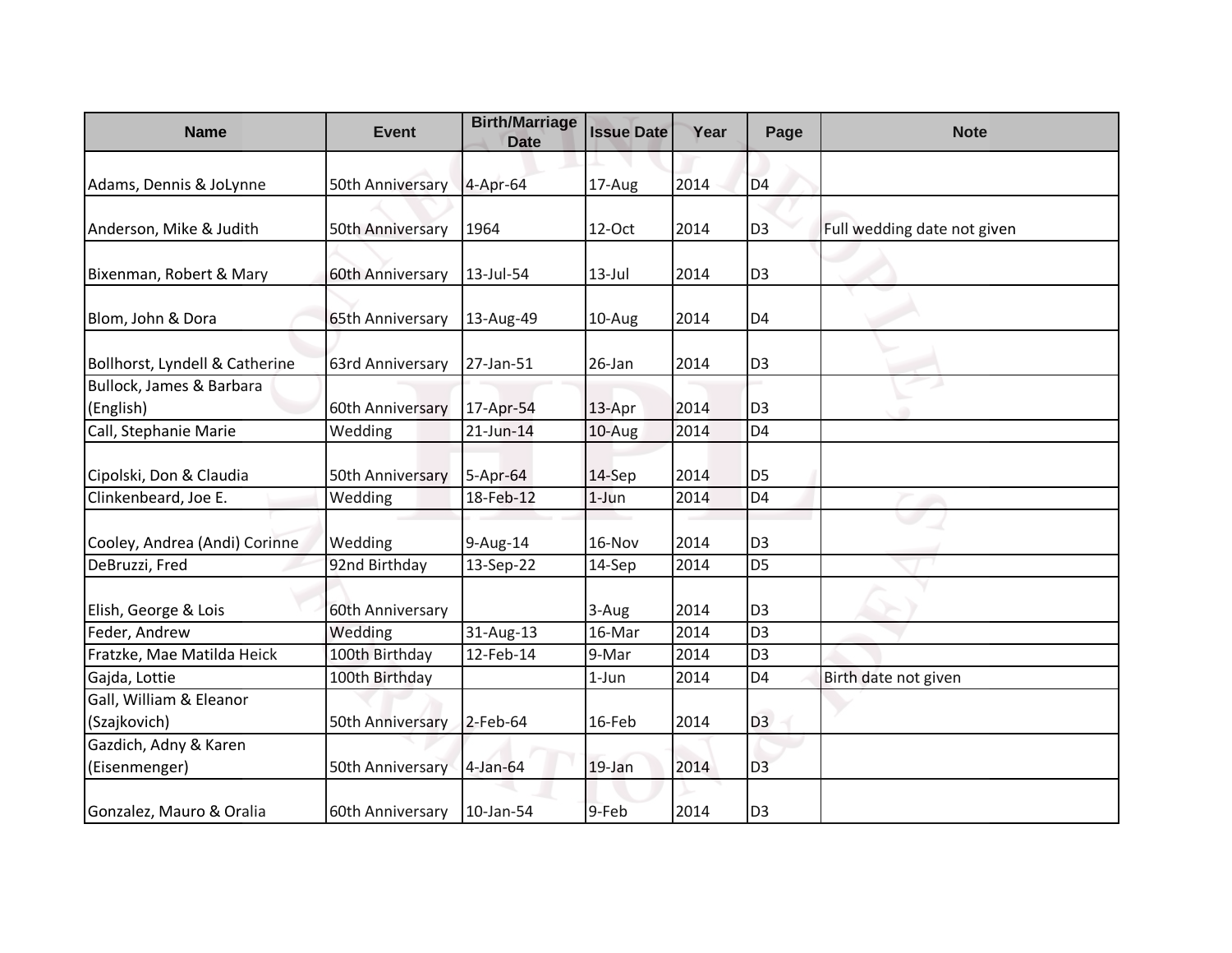| Greenboam, Jack & Patricia                         | 50th Anniversary | $1-Aug-64$  | 10-Aug   | 2014 | D <sub>4</sub> |                        |
|----------------------------------------------------|------------------|-------------|----------|------|----------------|------------------------|
| Gutierrez, John & Esther                           | 60th Anniversary | 2-Aug-54    | 24-Aug   | 2014 | D <sub>5</sub> |                        |
| Harrison, Clarence "Pat"                           | 90th Birthday    |             | 19-Oct   | 2014 | D <sub>3</sub> | Birth date not given   |
| Hittle, Larry & Celia (Jasperson)                  | 60th Anniversary | 11-Sep-54   | 30-Nov   | 2014 | D <sub>3</sub> |                        |
| Hoff, Tami                                         | Wedding          | 18-Feb-12   | $1-Jun$  | 2014 | D <sub>4</sub> |                        |
| Holeman, Christopher Steven                        | Wedding          | 21-Jun-14   | 10-Aug   | 2014 | D <sub>4</sub> |                        |
| Hybiak, Joseph R. & Raynette                       | 50th Anniversary | 11-Jan-64   | 12-Jan   | 2014 | D <sub>3</sub> |                        |
| Jankovich, Mary                                    | 100th Birthday   | $2$ -Apr-14 | 13-Apr   | 2014 | D <sub>3</sub> |                        |
| Jasper, David & Sheila                             | 40th Anniversary |             | $22-Jun$ | 2014 | D <sub>4</sub> | Wedding date not given |
| Johnson, Donald & Margaret                         | 50th Anniversary |             | 7-Sep    | 2014 | D <sub>6</sub> | Wedding date not given |
| Kirtland, Fern Celeste                             | 100th Birthday   | 15-Feb-14   | 9-Feb    | 2014 | D <sub>3</sub> |                        |
| Kleminski, Frank & Phyllis                         | 70th Anniversary | 21-Jan-44   | 19-Jan   | 2014 | D <sub>3</sub> |                        |
| Lane, Don & Gwen                                   | 50th Anniversary | 7-Dec-63    | 5-Jan    | 2014 | D <sub>3</sub> |                        |
| Loss, Robert & Doris (Rosenau)                     | 50th Anniversary | 22-Aug-64   | 24-Aug   | 2014 | D <sub>5</sub> |                        |
| Loss, Robert & Doris (Rosenau)                     | 50th Anniversary | 22-Aug-64   | 7-Sep    | 2014 | D <sub>6</sub> |                        |
| Mooth, Russ & Nancy (Hnatusko)                     | 50th Anniversary | 8-Feb-64    | 4-May    | 2014 | D <sub>3</sub> |                        |
| Ortegon, Richard Ernesto & Linda<br>Sue (Forsythe) | 50th Anniversary | 29-Jul-64   | 3-Aug    | 2014 | D <sub>3</sub> |                        |
| Renn, Kyla                                         | Wedding          | 31-Aug-13   | 16-Mar   | 2014 | D <sub>3</sub> |                        |
| Richards, Ted & Ann                                | 65th Anniversary | 13-Aug-49   | 17-Aug   | 2014 | D <sub>4</sub> |                        |